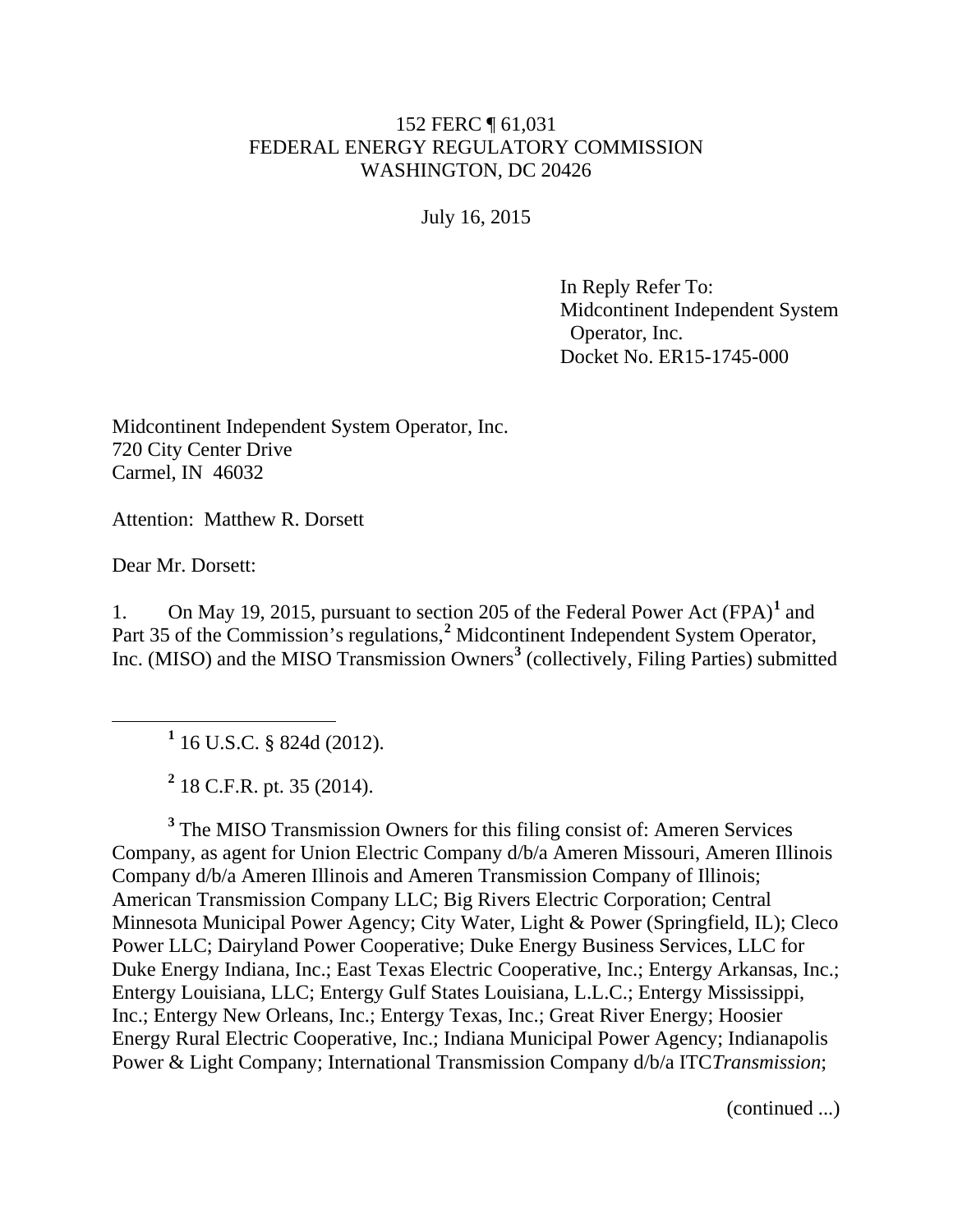$\overline{a}$ 

for filing proposed revisions to section 31.3 of the MISO Open Access Transmission, Energy and Operating Reserve Markets Tariff (Tariff) related to locational requirements for Network Load. Filing Parties also submitted related revisions to section 34.2 and Schedule 9 of the Tariff. Filing Parties request an effective date of July 19, 2015 for the proposed revisions.

2. Filing Parties state that section 31.3 of the Tariff currently requires that Network Load be physically interconnected with a MISO Transmission Owner or Independent Transmission Company. Filing Parties note that this requirement has existed since MISO's inception and that the Commission approved the current Tariff language as a deviation from section 31.3 of the Commission's *pro forma* open access transmission tariff. **[4](#page-1-0)**

3. Filing Parties state that MISO has in recent years filed two non-conforming Network Integration Transmission Service Agreements (NITSA) that allow new Transmission Owners to use Network Service to serve Network Load that is not physically interconnected with a Transmission Owner or Independent Transmission Company in MISO. Filing Parties state that, in Docket No. ER13-2008-000, MISO filed a nonconforming NITSA to allow SMEPA to take Network Service to serve Network Load which is pseudo-tied to SMEPA, and not physically interconnected with a Transmission Owner or Independent Transmission Company within MISO. Filing Parties explain that some of the MISO Transmission Owners filed comments stating that, while they did not oppose the filing, allowing one entity to take Network Service to serve load that is not physically interconnected with a Transmission Owner or Independent Transmission Company could provide that entity with treatment that is not comparable to that available to others and that the Commission should order MISO to work towards a

ITC Midwest LLC; Michigan Electric Transmission Company, LLC; MidAmerican Energy Company; Minnesota Power (and its subsidiary Superior Water, L&P); Missouri River Energy Services; Montana-Dakota Utilities Co.; Northern Indiana Public Service Company; Northern States Power Company, a Minnesota corporation, and Northern States Power Company, a Wisconsin corporation, subsidiaries of Xcel Energy Inc.; Northwestern Wisconsin Electric Company; Otter Tail Power Company; Prairie Power Inc.; South Mississippi Electric Power Association (SMEPA); Southern Illinois Power Cooperative; Southern Indiana Gas & Electric Company (d/b/a Vectren Energy Delivery of Indiana); Southern Minnesota Municipal Power Agency; Wabash Valley Power Association, Inc. (Wabash Valley); and Wolverine Power Supply Cooperative, Inc.

<span id="page-1-0"></span> **<sup>4</sup>** Filing at 2-3 (citing *Midwest Indep. Transmission Sys. Operator, Inc*., 84 FERC ¶ 61,231, at 62,178, *order on clarification*, 85 FERC ¶ 61,250, *order on reh'g*, 85 FERC ¶ 61,372 (1998)).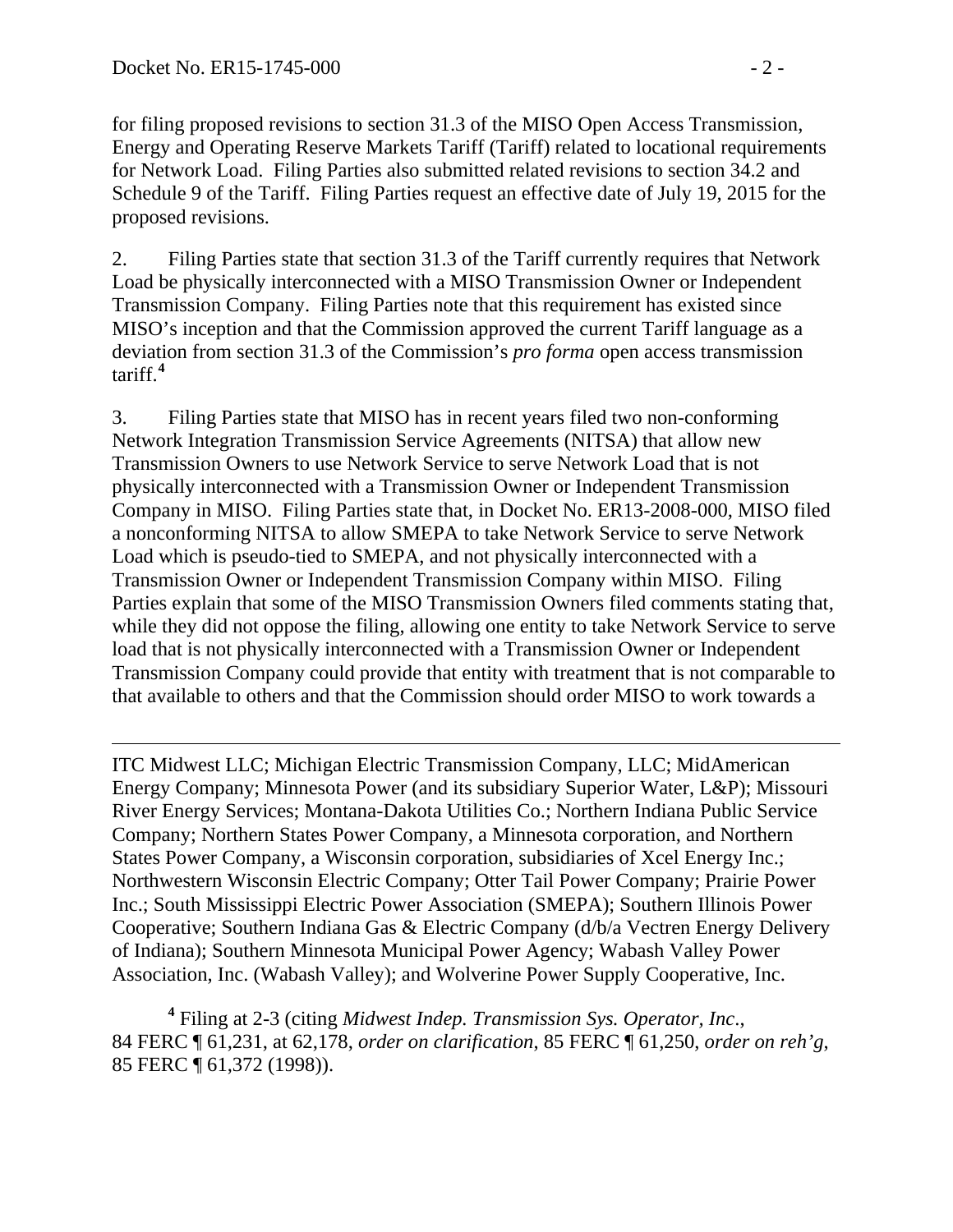global solution that could involve making changes to the Tariff to allow comparable treatment for all similarly-situated entities. Filing Parties note that, in accepting MISO's filing, the Commission stated:

[t]his proceeding is not the proper venue to develop the type of global solution that the MISO Transmission Owners request . . . [but that the Commission] nevertheless expect[s] that MISO will offer this nonconforming service (i.e., designation of Network Load that is not physically interconnected with the MISO transmission system) on a nondiscriminatory basis to other similarly situated transmission customers who request it.**[5](#page-2-0)**

4. Filing Parties state that MISO also submitted a non-conforming NITSA in Docket No. ER14-684-000 to allow Arkansas Electric Cooperative Corporation (AECC) to serve certain pseudo-tied Network Load not physically interconnected with a Transmission Owner in MISO. Filing Parties state that MISO indicated that pseudo-tied loads and resources are normal operating arrangements that are acceptable for both reliability purposes and financial settlements, and that MISO had determined that the external load can be correctly modeled and financially settled under the Tariff. Filing Parties explain that, in accepting the filing, the Commission referenced its statements in the SMEPA Order, and stated it "likewise expect[s] that the non-conforming service MISO requests here will be offered on a non-discriminatory basis."**[6](#page-2-1)**

5. Filing Parties assert that the instant proposed revisions are consistent with the Commission's statements in approving the non-conforming NITSAs in the SMEPA and AECC Orders. Filing Parties state that section 31.3 will be revised to provide a nondiscriminatory means for similarly-situated Network Customers to serve Network Load that is not physically interconnected with a Transmission Owner or Independent Transmission Company. Filing Parties contend that proposed section 31.3(b) generally replicates the requirements and characteristics of the service offered to SMEPA and AECC,<sup>[7](#page-2-2)</sup> thus allowing this service to be provided to similarly-situated transmission

<span id="page-2-0"></span> **<sup>5</sup>** Filing at 11 (citing *Midcontinent Indep. Sys. Operator, Inc.*, 145 FERC ¶ 61,242, at P 11 (2013) (SMEPA Order)).

<span id="page-2-1"></span>**<sup>6</sup>** Filing at 11-12 (citing *Midcontinent Indep. Sys. Operator, Inc*., 146 FERC ¶ 61,094, at P 44 (2014) (AECC Order)).

<span id="page-2-2"></span>**<sup>7</sup>** Section 31.3(b) requires, among other things, that the non-interconnected Network Load must have been either: (1) part of a Transmission Owner's bundled or native load prior to that Transmission Owner joining MISO, or (2) a network customer's network load under a Transmission Owner's or Independent Transmission Company's open access transmission tariff in effect prior to that Transmission Owner or Independent

(continued ...)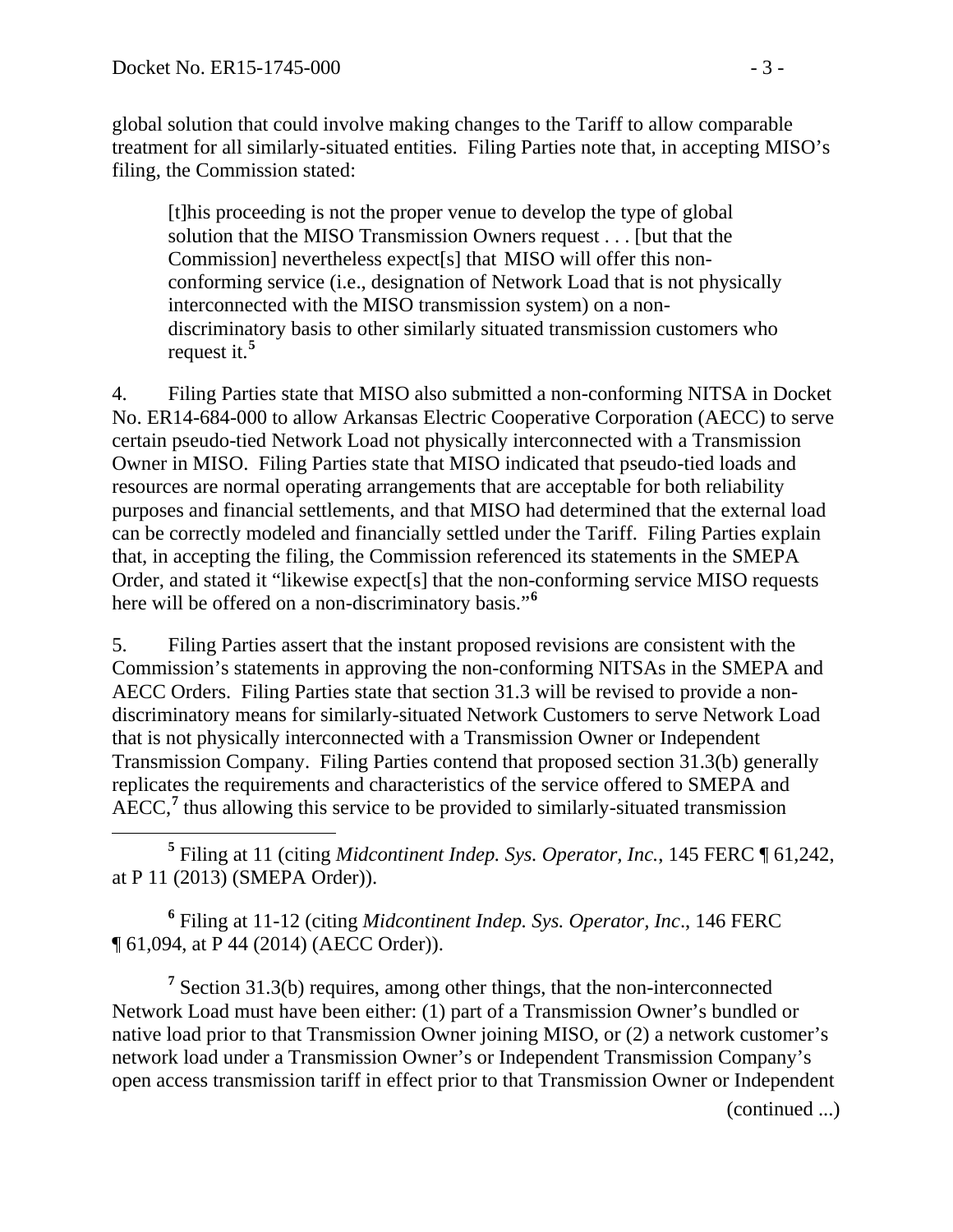customers. Filing Parties state that proposed section 31.3(c) provides for Network Load that is not physically interconnected with a Transmission Owner or Independent Transmission Company, but is physically located within the boundaries of the MISO balancing authority area and balanced by the MISO balancing authority. Filing Parties explain that Network Load that meets this criterion could be load physically located within the MISO balancing authority area, but that has a point of interconnection with a non-MISO transmission owner facility. In addition, Filing Parties state that certain conforming changes have been made to section 34.2 and Schedule 9 of the Tariff.

6. Notice of Filing Parties' May 19, 2015 filing was published in the *Federal Register*, 80 Fed. Reg. 30,224 (2015), with interventions and protests due on or before June 9, 2015. Hoosier Energy Rural Electric Cooperative, Inc., NRG Companies,**[8](#page-3-0)** Ameren Services Company, Missouri Industrial Energy Consumers and SMEPA filed timely motions to intervene. AECC filed a timely motion to intervene and comments. The Missouri Public Service Commission (Missouri Commission), Wabash Valley, and East Texas Cooperatives**[9](#page-3-1)** filed motions to intervene out-of-time. On June 24, 2015, Filing Parties filed an answer.

7. Pursuant to Rule 214 of the Commission's Rules of Practice and Procedure, 18 C.F.R. § 385.214 (2014), the timely, unopposed motions to intervene serve to make the entities that filed them parties to this proceeding. Pursuant to Rule 214(d) of the Commission's Rules of Practice and Procedure, 18 C.F.R. § 385.214(d) (2014), the Commission will accept the late-filed motions to intervene filed by the Missouri Commission, Wabash Valley, and East Texas Cooperatives given their interest in the proceeding, the early stage of the proceeding, and the absence of undue prejudice or delay.

8. Rule 213(a)(2) of the Commission's Rules of Practice and Procedure, 18 C.F.R. § 385.213(a)(2) (2014), prohibits an answer to a protest or an answer unless otherwise ordered by the decisional authority. We will accept Filing Parties' answer because it has provided information that assisted us in our decision-making process.

 $\overline{a}$ Transmission Company joining MISO, and is reported in a MISO Local Balancing Authority Area.

<span id="page-3-0"></span>**<sup>8</sup>** The NRG Companies consist of NRG Power Marketing, LLC and GenOn Energy Management, LLC.

<span id="page-3-1"></span>**<sup>9</sup>** East Texas Cooperatives consist of East Texas Electric Cooperative, Inc., Sam Rayburn G&T Electric Cooperative, Inc., and Tex-La Electric Cooperative of Texas, Inc.